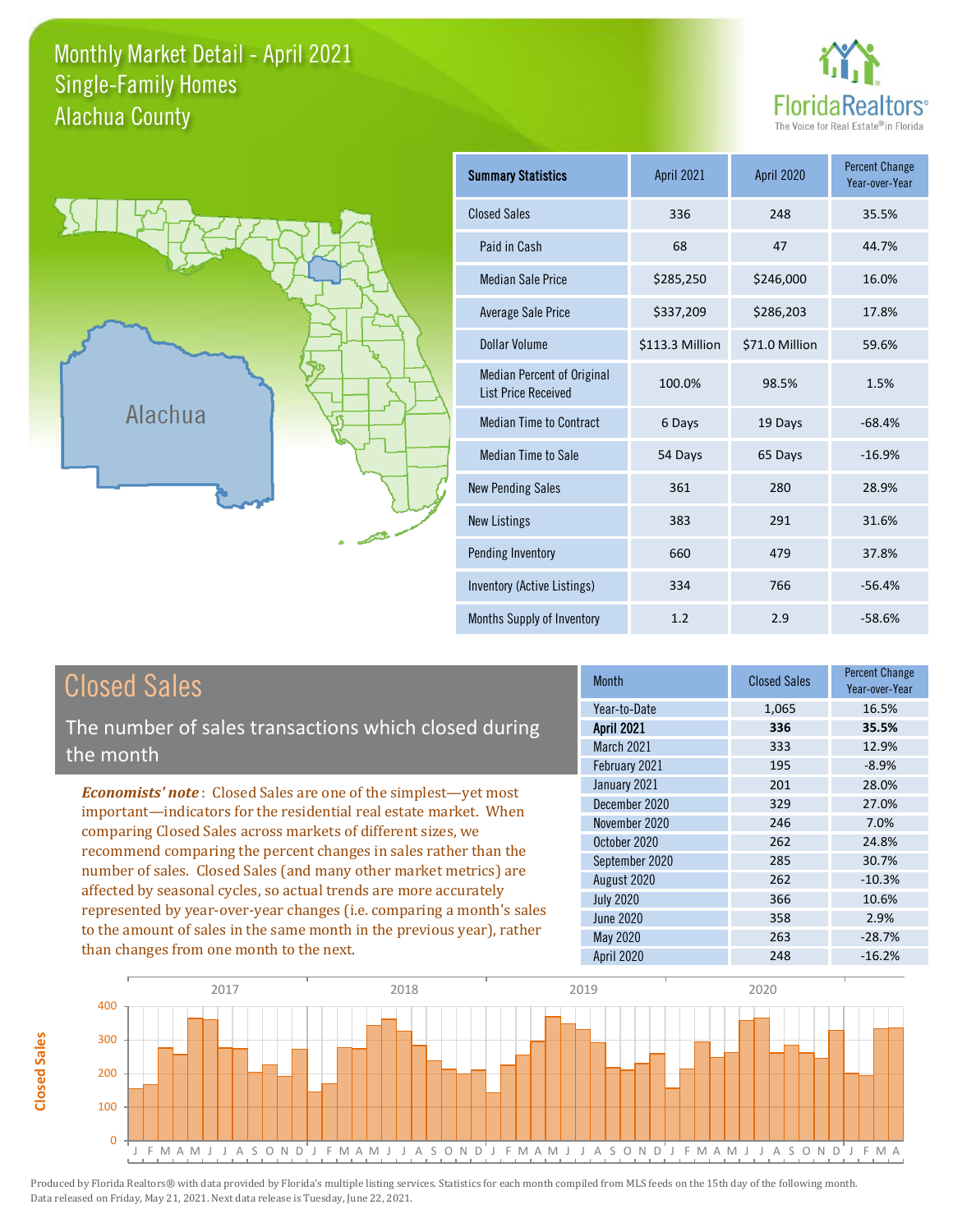

#### *Economists' note:* Closed Sales are one of the simplest—yet most important—indicators for the residential real estate market. When comparing Closed Sales across markets of different sizes, we recommend comparing the percent changes in sales rather than the number of sales. Closed Sales (and many other market metrics) are affected by seasonal cycles, so actual trends are more accurately represented by year-over-year changes (i.e. comparing a month's sales to the amount of sales in the same month in the previous year), rather than changes from one month to the next. \$1,000,000 or more 5 N/A \$250,000 - \$299,999 68 126.7% \$300,000 - \$399,999 79 71.7% \$400,000 - \$599,999 40 33.3% \$600,000 - \$999,999 27 145.5% \$150,000 - \$199,999 33 -19.5% \$200,000 - \$249,999 62 1.6% \$100,000 - \$149,999 15 -11.8% Sale Price Closed Sales Percent Change Year-over-Year Less than \$50,000 0 0 -100.0% \$50,000 - \$99,999 7 -12.5% **April 2020 April 2021** Closed Sales by Sale Price The number of sales transactions which closed during the month



### Median Time to Contract by Sale Price The median number of days between the listing date and contract date for all Closed Sales during the month

*Economists' note* : Like Time to Sale, Time to Contract is a measure of the length of the home selling process calculated for sales which closed during the month. The difference is that Time to Contract measures the number of days between the initial listing of a property and the signing of the contract which eventually led to the closing of the sale. When the gap between Median Time to Contract and Median Time to Sale grows, it is usually a sign of longer closing times and/or declining numbers of cash sales.

| <b>Sale Price</b>     | Median Time to<br>Contract | Percent Change<br>Year-over-Year |
|-----------------------|----------------------------|----------------------------------|
| Less than \$50,000    | (No Sales)                 | N/A                              |
| $$50,000 - $99,999$   | 13 Days                    | $-38.1%$                         |
| $$100,000 - $149,999$ | 9 Days                     | $-64.0%$                         |
| $$150,000 - $199,999$ | 12 Days                    | 100.0%                           |
| \$200,000 - \$249,999 | 7 Days                     | $-50.0%$                         |
| \$250,000 - \$299,999 | 5 Days                     | $-70.6%$                         |
| \$300,000 - \$399,999 | 5 Days                     | $-75.0%$                         |
| \$400,000 - \$599,999 | 4 Days                     | $-80.0%$                         |
| \$600,000 - \$999,999 | 8 Days                     | $-84.9%$                         |
| \$1,000,000 or more   | 93 Days                    | N/A                              |



Produced by Florida Realtors® with data provided by Florida's multiple listing services. Statistics for each month compiled from MLS feeds on the 15th day of the following month. Data released on Friday, May 21, 2021. Next data release is Tuesday, June 22, 2021.

**Median Time to Contract**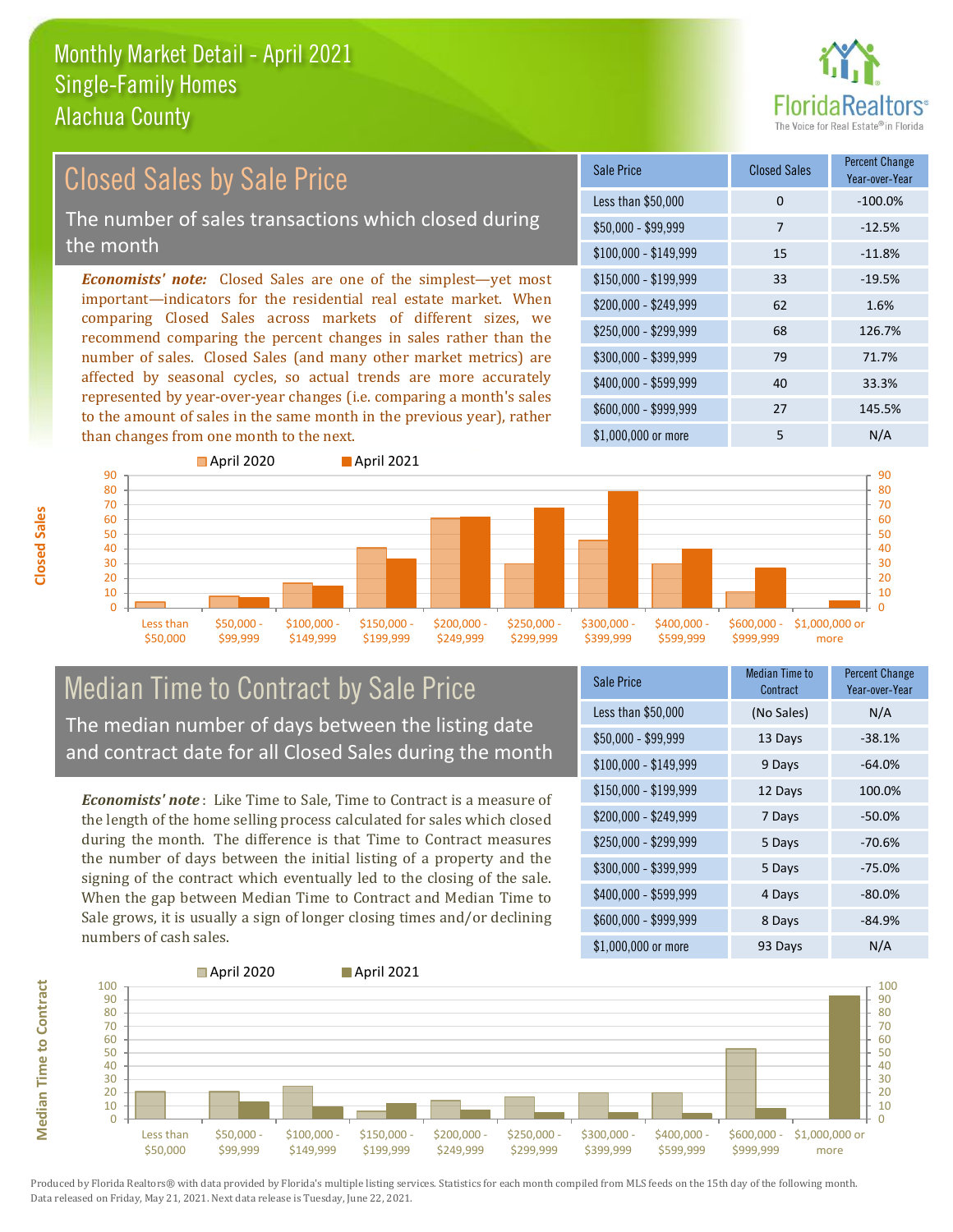

# New Listings by Initial Listing Price

The number of properties put onto the market during the month

*Economists' note:* New Listings tend to rise in delayed response to increasing prices, so they are often seen as a lagging indicator of market health. As prices rise, potential sellers raise their estimations of value—and in the most recent cycle, rising prices have freed up many potential sellers who were previously underwater on their mortgages. Note that in our calculations, we take care to not include properties that were recently taken off the market and quickly relisted, since these are not really *new* listings.

| <b>Initial Listing Price</b> | <b>New Listings</b> | <b>Percent Change</b><br>Year-over-Year |
|------------------------------|---------------------|-----------------------------------------|
| Less than \$50,000           | 5                   | 150.0%                                  |
| $$50,000 - $99,999$          | 4                   | $-55.6%$                                |
| $$100,000 - $149,999$        | 15                  | $-25.0%$                                |
| $$150,000 - $199,999$        | 33                  | 6.5%                                    |
| \$200,000 - \$249,999        | 58                  | $-14.7%$                                |
| \$250,000 - \$299,999        | 61                  | 41.9%                                   |
| \$300,000 - \$399,999        | 112                 | 49.3%                                   |
| \$400,000 - \$599,999        | 70                  | 112.1%                                  |
| \$600,000 - \$999,999        | 20                  | 150.0%                                  |
| \$1,000,000 or more          | 5                   | 150.0%                                  |



### Inventory by Current Listing Price The number of property listings active at the end of the month

*Economists' note* : There are a number of ways to define and calculate Inventory. Our method is to simply count the number of active listings on the last day of the month, and hold this number to compare with the same month the following year. Inventory rises when New Listings are outpacing the number of listings that go off-market (regardless of whether they actually sell). Likewise, it falls when New Listings aren't keeping up with the rate at which homes are going off-market.

| <b>Current Listing Price</b> | Inventory | <b>Percent Change</b><br>Year-over-Year |
|------------------------------|-----------|-----------------------------------------|
| Less than \$50,000           | 5         | 66.7%                                   |
| $$50,000 - $99,999$          | 5         | $-77.3%$                                |
| $$100,000 - $149,999$        | 11        | $-74.4%$                                |
| $$150,000 - $199,999$        | 21        | $-58.8%$                                |
| \$200,000 - \$249,999        | 19        | $-79.1%$                                |
| \$250,000 - \$299,999        | 51        | $-56.4%$                                |
| \$300,000 - \$399,999        | 87        | $-59.3%$                                |
| \$400,000 - \$599,999        | 72        | $-45.0%$                                |
| \$600,000 - \$999,999        | 38        | $-47.2%$                                |
| \$1,000,000 or more          | 25        | 13.6%                                   |



Produced by Florida Realtors® with data provided by Florida's multiple listing services. Statistics for each month compiled from MLS feeds on the 15th day of the following month. Data released on Friday, May 21, 2021. Next data release is Tuesday, June 22, 2021.

**Inventory**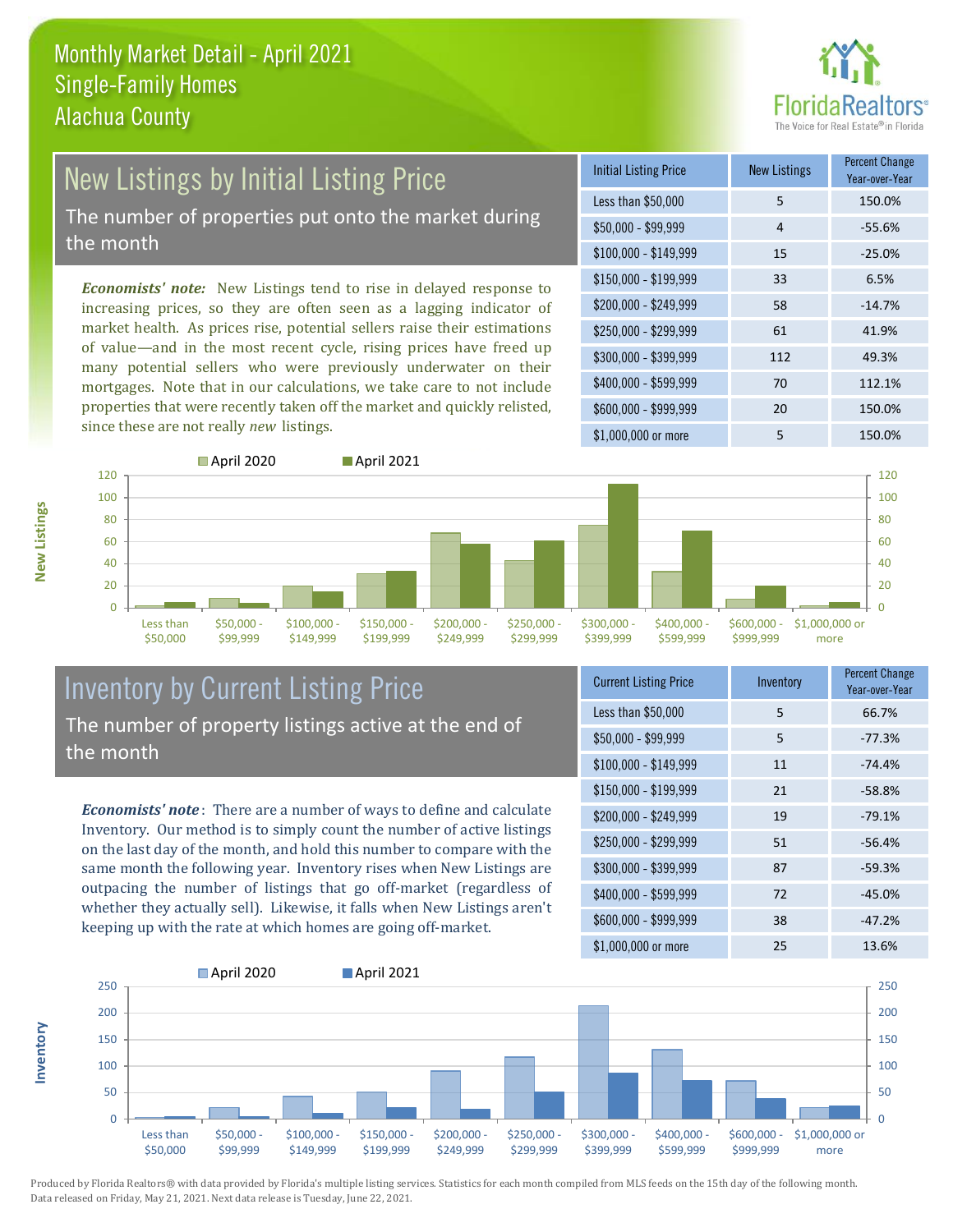### Monthly Distressed Market - April 2021 Alachua County Single-Family Homes



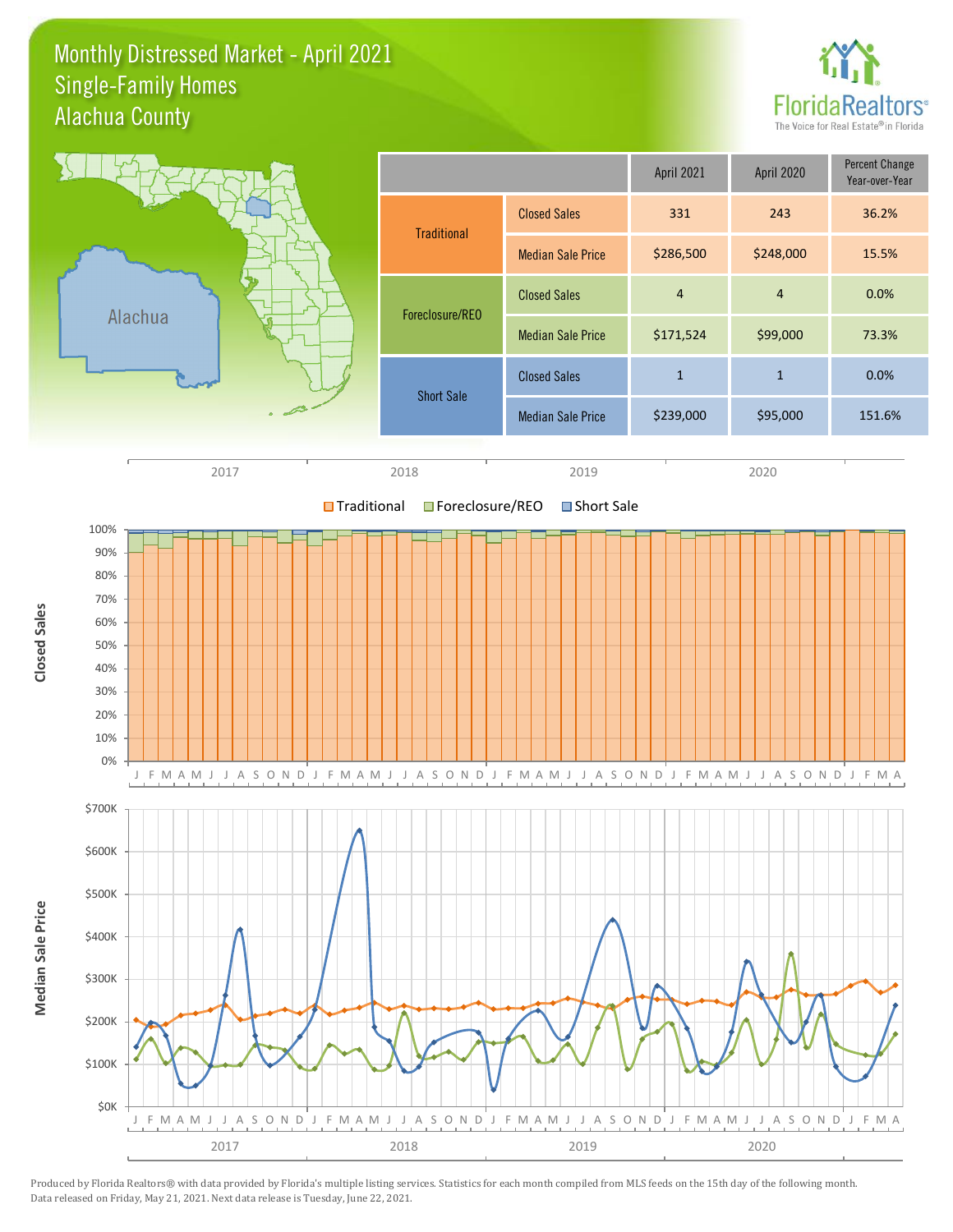Monthly Market Detail - April 2021 Alachua County Townhouses and Condos





| <b>Summary Statistics</b>                                       | <b>April 2021</b> | <b>April 2020</b> | <b>Percent Change</b><br>Year-over-Year |
|-----------------------------------------------------------------|-------------------|-------------------|-----------------------------------------|
| <b>Closed Sales</b>                                             | 99                | 56                | 76.8%                                   |
| Paid in Cash                                                    | 46                | 24                | 91.7%                                   |
| <b>Median Sale Price</b>                                        | \$150,000         | \$142,500         | 5.3%                                    |
| <b>Average Sale Price</b>                                       | \$157,509         | \$140,529         | 12.1%                                   |
| <b>Dollar Volume</b>                                            | \$15.6 Million    | \$7.9 Million     | 98.1%                                   |
| <b>Median Percent of Original</b><br><b>List Price Received</b> | 99.0%             | 98.0%             | 1.0%                                    |
| <b>Median Time to Contract</b>                                  | 12 Days           | 12 Days           | 0.0%                                    |
| <b>Median Time to Sale</b>                                      | 50 Days           | 52 Days           | $-3.8%$                                 |
| <b>New Pending Sales</b>                                        | 136               | 61                | 123.0%                                  |
| <b>New Listings</b>                                             | 132               | 73                | 80.8%                                   |
| <b>Pending Inventory</b>                                        | 222               | 88                | 152.3%                                  |
| <b>Inventory (Active Listings)</b>                              | 101               | 168               | $-39.9%$                                |
| Months Supply of Inventory                                      | 1.3               | 2.4               | $-45.8%$                                |

# Closed Sales

The number of sales transactions which closed during the month

*Economists' note* : Closed Sales are one of the simplest—yet most important—indicators for the residential real estate market. When comparing Closed Sales across markets of different sizes, we recommend comparing the percent changes in sales rather than the number of sales. Closed Sales (and many other market metrics) are affected by seasonal cycles, so actual trends are more accurately represented by year-over-year changes (i.e. comparing a month's sales to the amount of sales in the same month in the previous year), rather than changes from one month to the next.

| <b>Month</b>      | <b>Closed Sales</b> | <b>Percent Change</b><br>Year-over-Year |
|-------------------|---------------------|-----------------------------------------|
| Year-to-Date      | 332                 | 33.3%                                   |
| <b>April 2021</b> | 99                  | 76.8%                                   |
| <b>March 2021</b> | 117                 | 34.5%                                   |
| February 2021     | 75                  | 31.6%                                   |
| January 2021      | 41                  | $-16.3%$                                |
| December 2020     | 83                  | 36.1%                                   |
| November 2020     | 38                  | $-2.6%$                                 |
| October 2020      | 75                  | 56.3%                                   |
| September 2020    | 56                  | 12.0%                                   |
| August 2020       | 82                  | $-13.7%$                                |
| <b>July 2020</b>  | 85                  | $-4.5%$                                 |
| <b>June 2020</b>  | 94                  | $-4.1%$                                 |
| May 2020          | 61                  | $-41.3%$                                |
| April 2020        | 56                  | $-39.8%$                                |

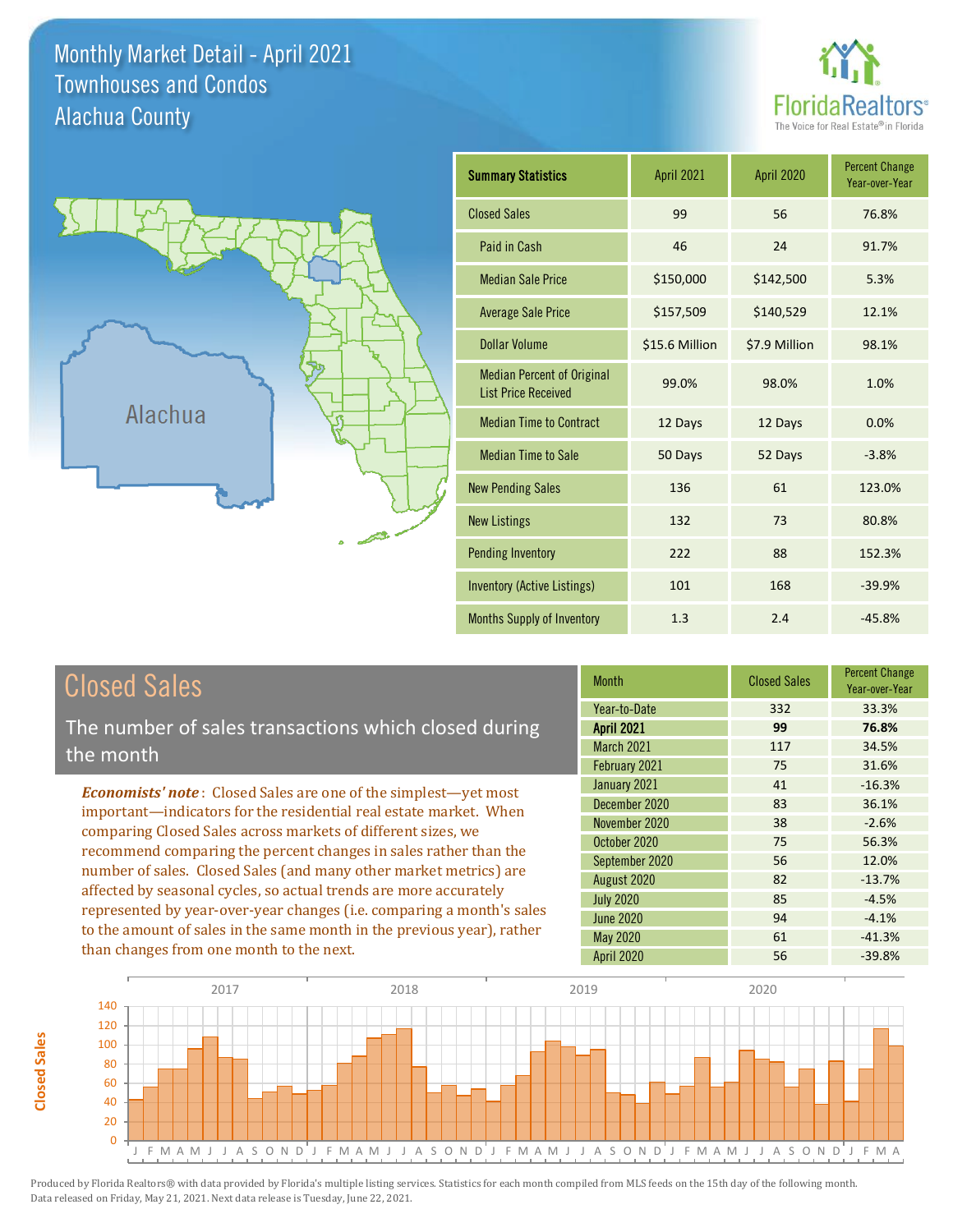

# Closed Sales by Sale Price The number of sales transactions which closed during

the month

*Economists' note:* Closed Sales are one of the simplest—yet most important—indicators for the residential real estate market. When comparing Closed Sales across markets of different sizes, we recommend comparing the percent changes in sales rather than the number of sales. Closed Sales (and many other market metrics) are affected by seasonal cycles, so actual trends are more accurately represented by year-over-year changes (i.e. comparing a month's sales to the amount of sales in the same month in the previous year), rather than changes from one month to the next.

| Sale Price            | <b>Closed Sales</b> | <b>Percent Change</b><br>Year-over-Year |
|-----------------------|---------------------|-----------------------------------------|
| Less than \$50,000    | 0                   | N/A                                     |
| $$50,000 - $99,999$   | 11                  | $-15.4%$                                |
| $$100,000 - $149,999$ | 37                  | 94.7%                                   |
| $$150,000 - $199,999$ | 36                  | 89.5%                                   |
| \$200,000 - \$249,999 | 11                  | 266.7%                                  |
| \$250,000 - \$299,999 | 3                   | 50.0%                                   |
| \$300,000 - \$399,999 | $\Omega$            | N/A                                     |
| \$400,000 - \$599,999 | 1                   | N/A                                     |
| \$600,000 - \$999,999 | $\Omega$            | N/A                                     |
| \$1,000,000 or more   | n                   | N/A                                     |



### Median Time to Contract by Sale Price The median number of days between the listing date and contract date for all Closed Sales during the month

*Economists' note* : Like Time to Sale, Time to Contract is a measure of the length of the home selling process calculated for sales which closed during the month. The difference is that Time to Contract measures the number of days between the initial listing of a property and the signing of the contract which eventually led to the closing of the sale. When the gap between Median Time to Contract and Median Time to Sale grows, it is usually a sign of longer closing times and/or declining numbers of cash sales.

| <b>Sale Price</b>     | <b>Median Time to</b><br>Contract | <b>Percent Change</b><br>Year-over-Year |
|-----------------------|-----------------------------------|-----------------------------------------|
| Less than \$50,000    | (No Sales)                        | N/A                                     |
| $$50,000 - $99,999$   | 5 Days                            | $-44.4%$                                |
| $$100,000 - $149,999$ | 12 Days                           | $-7.7%$                                 |
| $$150,000 - $199,999$ | 10 Days                           | 42.9%                                   |
| \$200,000 - \$249,999 | 46 Days                           | 31.4%                                   |
| \$250,000 - \$299,999 | 1 Day                             | $-99.5%$                                |
| \$300,000 - \$399,999 | (No Sales)                        | N/A                                     |
| \$400,000 - \$599,999 | 387 Days                          | N/A                                     |
| \$600,000 - \$999,999 | (No Sales)                        | N/A                                     |
| \$1,000,000 or more   | (No Sales)                        | N/A                                     |



**Median Time to Contract**

**Median Time to Contract**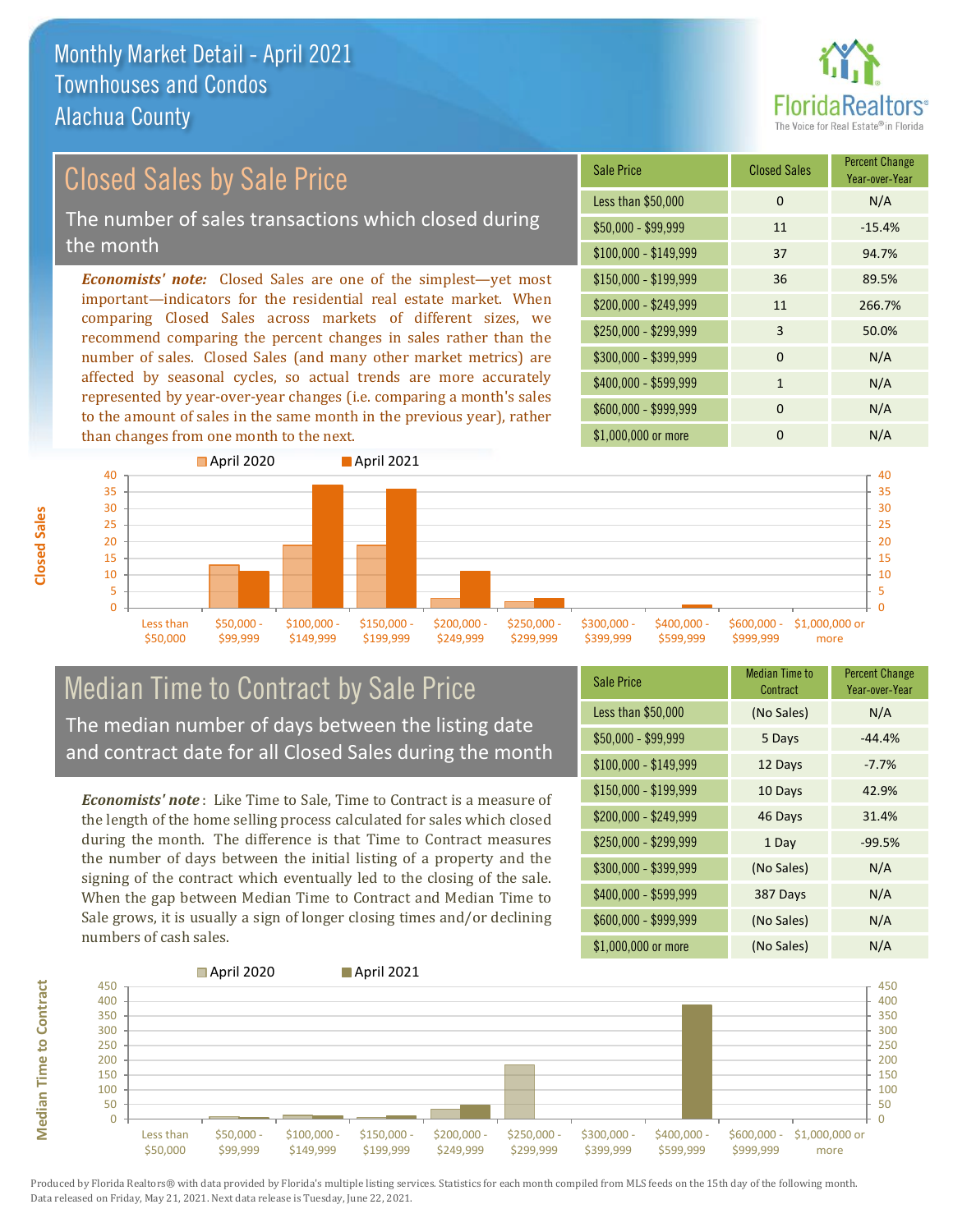

# New Listings by Initial Listing Price

The number of properties put onto the market during the month

*Economists' note:* New Listings tend to rise in delayed response to increasing prices, so they are often seen as a lagging indicator of market health. As prices rise, potential sellers raise their estimations of value—and in the most recent cycle, rising prices have freed up many potential sellers who were previously underwater on their mortgages. Note that in our calculations, we take care to not include properties that were recently taken off the market and quickly relisted, since these are not really *new* listings.

| <b>Initial Listing Price</b> | <b>New Listings</b> | <b>Percent Change</b><br>Year-over-Year |
|------------------------------|---------------------|-----------------------------------------|
| Less than \$50,000           | $\Omega$            | N/A                                     |
| $$50,000 - $99,999$          | 17                  | 30.8%                                   |
| $$100,000 - $149,999$        | 41                  | 28.1%                                   |
| $$150,000 - $199,999$        | 40                  | 110.5%                                  |
| \$200,000 - \$249,999        | 16                  | 166.7%                                  |
| \$250,000 - \$299,999        | 16                  | 1500.0%                                 |
| \$300,000 - \$399,999        | $\mathfrak{p}$      | 100.0%                                  |
| \$400,000 - \$599,999        | $\Omega$            | N/A                                     |
| \$600,000 - \$999,999        | $\Omega$            | $-100.0%$                               |
| \$1,000,000 or more          | ი                   | N/A                                     |



### Inventory by Current Listing Price The number of property listings active at the end of the month

*Economists' note* : There are a number of ways to define and calculate Inventory. Our method is to simply count the number of active listings on the last day of the month, and hold this number to compare with the same month the following year. Inventory rises when New Listings are outpacing the number of listings that go off-market (regardless of whether they actually sell). Likewise, it falls when New Listings aren't keeping up with the rate at which homes are going off-market.

| <b>Current Listing Price</b> | Inventory    | <b>Percent Change</b><br>Year-over-Year |
|------------------------------|--------------|-----------------------------------------|
| Less than \$50,000           | $\Omega$     | $-100.0%$                               |
| $$50,000 - $99,999$          | 23           | $-39.5%$                                |
| $$100,000 - $149,999$        | 27           | $-42.6%$                                |
| $$150,000 - $199,999$        | 29           | $-12.1%$                                |
| \$200,000 - \$249,999        | 10           | $-54.5%$                                |
| \$250,000 - \$299,999        | 8            | $-27.3%$                                |
| \$300,000 - \$399,999        | $\mathbf{1}$ | $-83.3%$                                |
| \$400,000 - \$599,999        | 3            | $-25.0%$                                |
| \$600,000 - \$999,999        | $\Omega$     | $-100.0%$                               |
| \$1,000,000 or more          | ŋ            | N/A                                     |



Produced by Florida Realtors® with data provided by Florida's multiple listing services. Statistics for each month compiled from MLS feeds on the 15th day of the following month. Data released on Friday, May 21, 2021. Next data release is Tuesday, June 22, 2021.

**Inventory**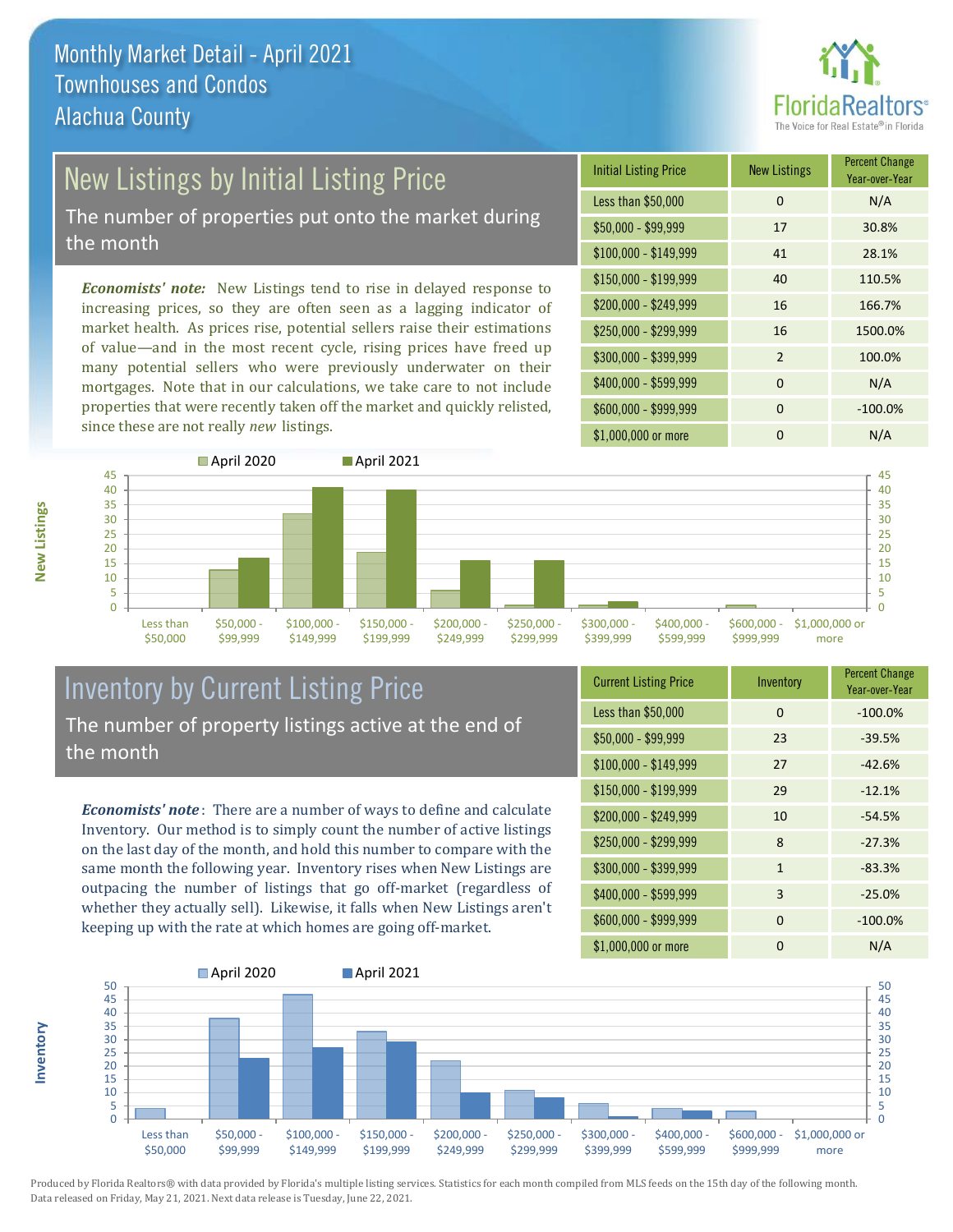Monthly Distressed Market - April 2021 Alachua County Townhouses and Condos



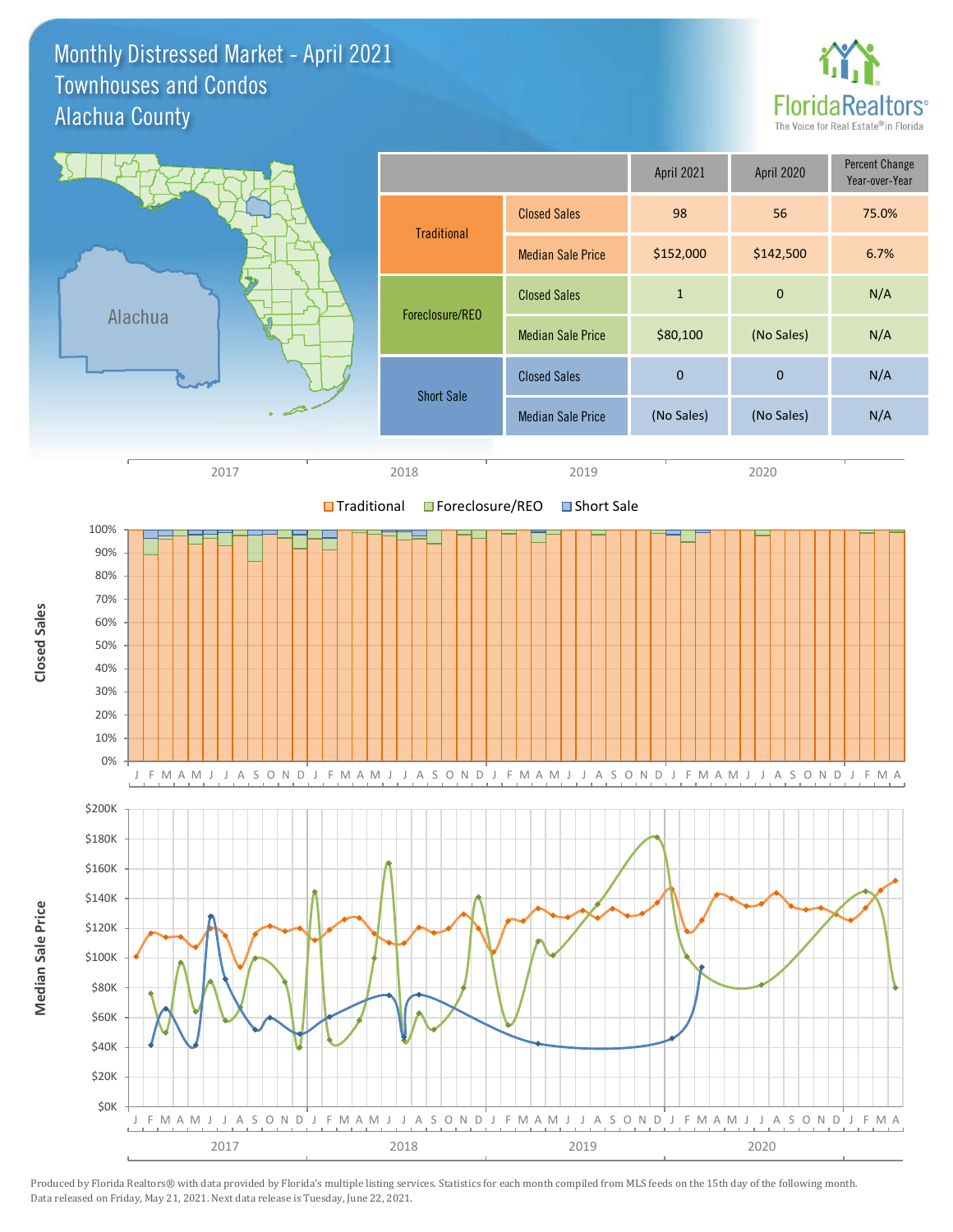### Monthly Market Detail - April 2021 Alachua County Manufactured Homes





| <b>Summary Statistics</b>                                       | April 2021    | April 2020     | <b>Percent Change</b><br>Year-over-Year |
|-----------------------------------------------------------------|---------------|----------------|-----------------------------------------|
| <b>Closed Sales</b>                                             | 11            | 10             | 10.0%                                   |
| Paid in Cash                                                    | 5             | $\overline{4}$ | 25.0%                                   |
| <b>Median Sale Price</b>                                        | \$160,000     | \$129,500      | 23.6%                                   |
| <b>Average Sale Price</b>                                       | \$149,495     | \$123,490      | 21.1%                                   |
| Dollar Volume                                                   | \$1.6 Million | \$1.2 Million  | 33.2%                                   |
| <b>Median Percent of Original</b><br><b>List Price Received</b> | 97.4%         | 89.0%          | 9.4%                                    |
| <b>Median Time to Contract</b>                                  | 13 Days       | 45 Days        | $-71.1%$                                |
| <b>Median Time to Sale</b>                                      | 55 Days       | 77 Days        | $-28.6%$                                |
| <b>New Pending Sales</b>                                        | 18            | 14             | 28.6%                                   |
| <b>New Listings</b>                                             | 13            | 12             | 8.3%                                    |
| Pending Inventory                                               | 31            | 32             | $-3.1%$                                 |
| Inventory (Active Listings)                                     | 20            | 44             | $-54.5%$                                |
| Months Supply of Inventory                                      | 1.7           | 4.5            | $-62.2%$                                |

# Closed Sales

The number of sales transactions which closed during the month

*Economists' note* : Closed Sales are one of the simplest—yet most important—indicators for the residential real estate market. When comparing Closed Sales across markets of different sizes, we recommend comparing the percent changes in sales rather than the number of sales. Closed Sales (and many other market metrics) are affected by seasonal cycles, so actual trends are more accurately represented by year-over-year changes (i.e. comparing a month's sales to the amount of sales in the same month in the previous year), rather than changes from one month to the next.

| <b>Month</b>      | <b>Closed Sales</b> | Percent Change<br>Year-over-Year |
|-------------------|---------------------|----------------------------------|
| Year-to-Date      | 40                  | 29.0%                            |
| <b>April 2021</b> | 11                  | 10.0%                            |
| March 2021        | 12                  | 33.3%                            |
| February 2021     | 9                   | 800.0%                           |
| January 2021      | 8                   | $-27.3%$                         |
| December 2020     | 12                  | 20.0%                            |
| November 2020     | 8                   | 0.0%                             |
| October 2020      | 12                  | 20.0%                            |
| September 2020    | 11                  | $-31.3%$                         |
| August 2020       | 14                  | 27.3%                            |
| <b>July 2020</b>  | 15                  | 66.7%                            |
| <b>June 2020</b>  | 17                  | 30.8%                            |
| May 2020          | 11                  | 10.0%                            |
| April 2020        | 10                  | $-28.6%$                         |



**Closed Sales**

**Closed Sales**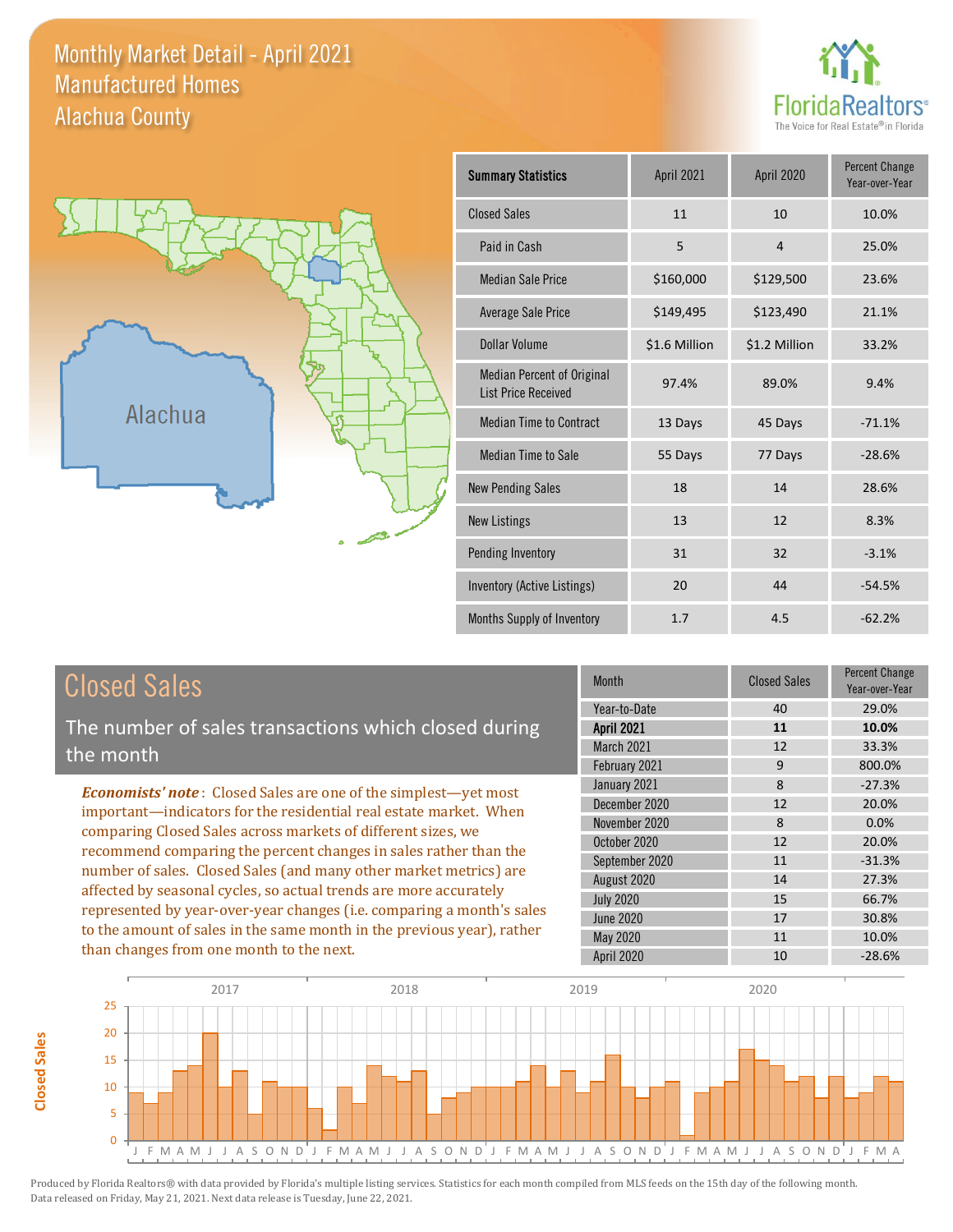than changes from one month to the next.



#### *Economists' note:* Closed Sales are one of the simplest—yet most important—indicators for the residential real estate market. When comparing Closed Sales across markets of different sizes, we recommend comparing the percent changes in sales rather than the number of sales. Closed Sales (and many other market metrics) are affected by seasonal cycles, so actual trends are more accurately represented by year-over-year changes (i.e. comparing a month's sales to the amount of sales in the same month in the previous year), rather \$250,000 - \$299,999 0 N/A \$300,000 - \$399,999 0 0 N/A  $$400,000 - $599,999$  0 N/A \$600,000 - \$999,999 0 0 N/A \$150,000 - \$199,999 4 100.0% \$200,000 - \$249,999 2 N/A  $$100,000 - $149,999$  1 -83.3% Sale Price Closed Sales Percent Change Year-over-Year Less than \$50,000 0 0 -100.0% \$50,000 - \$99,999 4 300.0% Closed Sales by Sale Price The number of sales transactions which closed during the month



### Median Time to Contract by Sale Price The median number of days between the listing date and contract date for all Closed Sales during the month

*Economists' note* : Like Time to Sale, Time to Contract is a measure of the length of the home selling process calculated for sales which closed during the month. The difference is that Time to Contract measures the number of days between the initial listing of a property and the signing of the contract which eventually led to the closing of the sale. When the gap between Median Time to Contract and Median Time to Sale grows, it is usually a sign of longer closing times and/or declining numbers of cash sales.

| Sale Price            | Median Time to<br>Contract | <b>Percent Change</b><br>Year-over-Year |
|-----------------------|----------------------------|-----------------------------------------|
| Less than \$50,000    | (No Sales)                 | N/A                                     |
| $$50,000 - $99,999$   | 196 Days                   | 355.8%                                  |
| $$100,000 - $149,999$ | 13 Days                    | $-50.0%$                                |
| $$150,000 - $199,999$ | 49 Days                    | $-68.8%$                                |
| \$200,000 - \$249,999 | 6 Days                     | N/A                                     |
| \$250,000 - \$299,999 | (No Sales)                 | N/A                                     |
| \$300,000 - \$399,999 | (No Sales)                 | N/A                                     |
| \$400,000 - \$599,999 | (No Sales)                 | N/A                                     |
| \$600,000 - \$999,999 | (No Sales)                 | N/A                                     |
| \$1,000,000 or more   | (No Sales)                 | N/A                                     |

\$1,000,000 or more 0 0 N/A



**Closed Sales**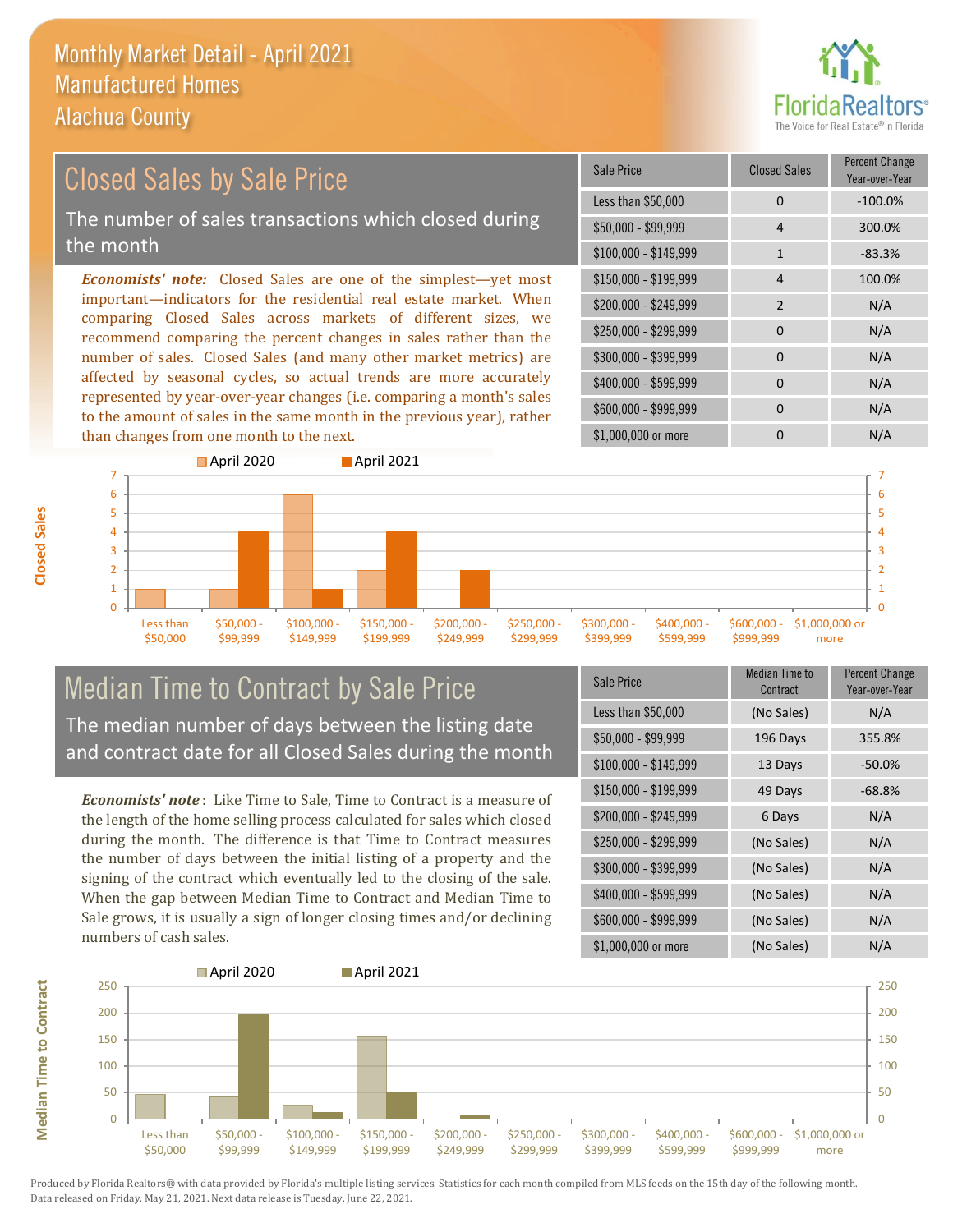

# New Listings by Initial Listing Price The number of properties put onto the market during

the month

*Economists' note:* New Listings tend to rise in delayed response to increasing prices, so they are often seen as a lagging indicator of market health. As prices rise, potential sellers raise their estimations of value—and in the most recent cycle, rising prices have freed up many potential sellers who were previously underwater on their mortgages. Note that in our calculations, we take care to not include properties that were recently taken off the market and quickly relisted, since these are not really *new* listings.

| <b>Initial Listing Price</b> | <b>New Listings</b> | <b>Percent Change</b><br>Year-over-Year |
|------------------------------|---------------------|-----------------------------------------|
| Less than \$50,000           | $\mathbf{1}$        | N/A                                     |
| $$50,000 - $99,999$          | $\overline{2}$      | 0.0%                                    |
| $$100,000 - $149,999$        | $\mathcal{P}$       | $-60.0%$                                |
| $$150,000 - $199,999$        | 3                   | 0.0%                                    |
| \$200,000 - \$249,999        | 3                   | 50.0%                                   |
| \$250,000 - \$299,999        | $\mathbf{1}$        | N/A                                     |
| \$300,000 - \$399,999        | 1                   | N/A                                     |
| \$400,000 - \$599,999        | $\Omega$            | N/A                                     |
| \$600,000 - \$999,999        | $\Omega$            | N/A                                     |
| \$1,000,000 or more          |                     | N/A                                     |



### Inventory by Current Listing Price The number of property listings active at the end of the month

*Economists' note* : There are a number of ways to define and calculate Inventory. Our method is to simply count the number of active listings on the last day of the month, and hold this number to compare with the same month the following year. Inventory rises when New Listings are outpacing the number of listings that go off-market (regardless of whether they actually sell). Likewise, it falls when New Listings aren't keeping up with the rate at which homes are going off-market.

| <b>Current Listing Price</b> | Inventory      | Percent Change<br>Year-over-Year |
|------------------------------|----------------|----------------------------------|
| Less than \$50,000           | $\mathfrak{D}$ | 100.0%                           |
| $$50,000 - $99,999$          | 2              | $-77.8%$                         |
| $$100,000 - $149,999$        | 7              | $-63.2%$                         |
| \$150,000 - \$199,999        | 4              | $-33.3%$                         |
| \$200,000 - \$249,999        | 1              | $-80.0%$                         |
| \$250,000 - \$299,999        | $\mathbf{1}$   | N/A                              |
| \$300,000 - \$399,999        | 2              | 100.0%                           |
| \$400,000 - \$599,999        | $\mathbf{1}$   | 0.0%                             |
| \$600,000 - \$999,999        | <sup>0</sup>   | N/A                              |
| \$1,000,000 or more          | ŋ              | $-100.0\%$                       |



Produced by Florida Realtors® with data provided by Florida's multiple listing services. Statistics for each month compiled from MLS feeds on the 15th day of the following month. Data released on Friday, May 21, 2021. Next data release is Tuesday, June 22, 2021.

**Inventory**